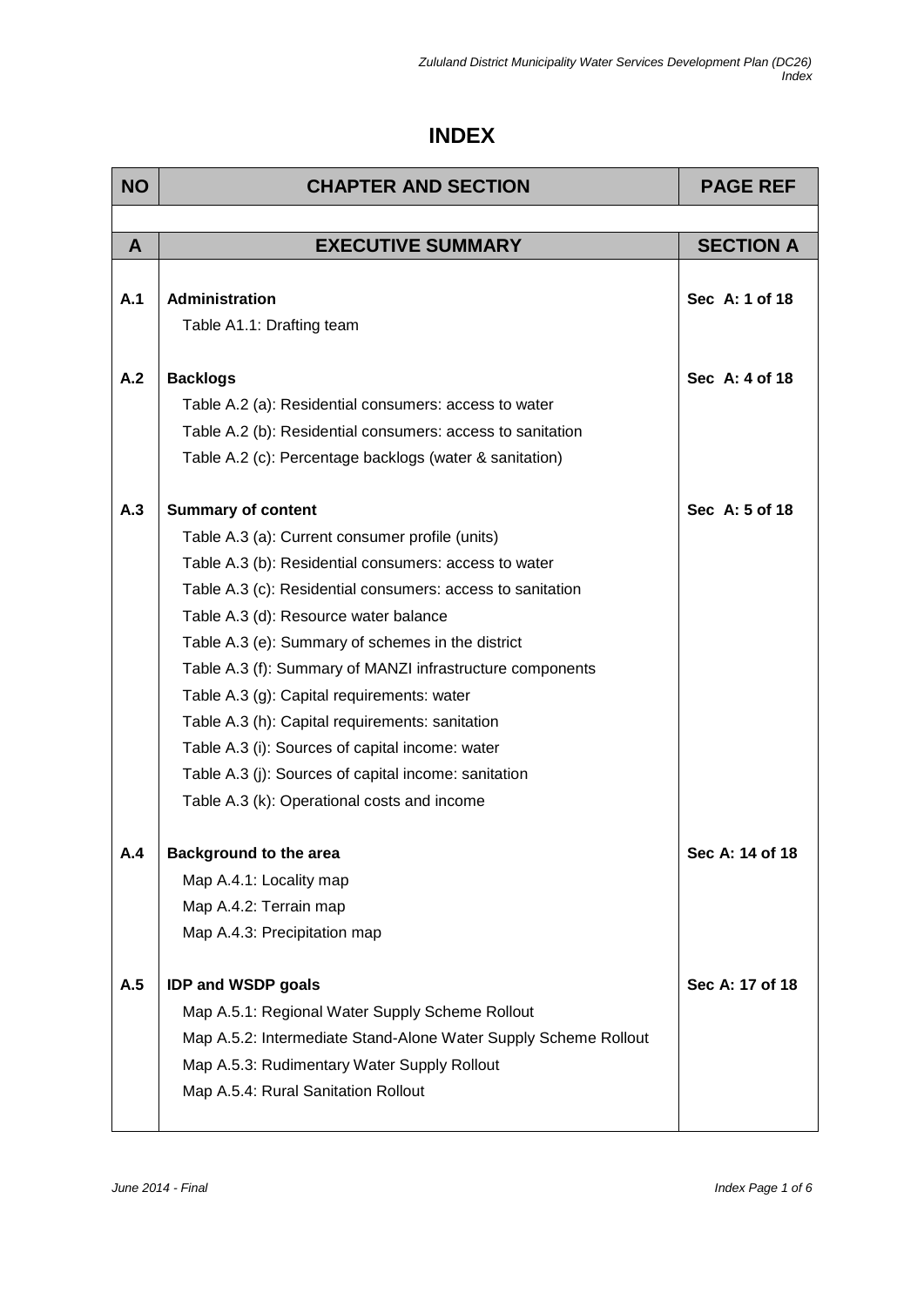| <b>NO</b>   | <b>CHAPTER AND SECTION</b>                                                        | <b>PAGE REF</b>  |
|-------------|-----------------------------------------------------------------------------------|------------------|
|             |                                                                                   |                  |
| $\mathbf 1$ | <b>SOCIO ECONOMIC PROFILE</b>                                                     | <b>SECTION 1</b> |
|             |                                                                                   |                  |
| $1.1$       | <b>Demographics</b>                                                               | Sec 1: 1 of 10   |
|             | Table 1.1 (a): Current consumer profile (units)                                   |                  |
|             | Figure 1.1 (a): Migration trends for KZN (Source: STATSSA)                        |                  |
|             | Figure 1.1 (b): Demographic trends and migration patterns in<br>household         |                  |
|             | Figure 1.1 (c): Annual Urban and Rural Household Growth per Local<br>Municipality |                  |
|             | Table 1.1 (b): Census 2011 households and population                              |                  |
|             | Table 1.1 (c): ZDM household counts and population                                |                  |
|             | Table 1.1 (d): ZDM demographics                                                   |                  |
|             | Table 1.1 (e): Settlement types                                                   |                  |
|             | Figure 1.1 (d): Age group breakdown                                               |                  |
|             | Figure 1.1 (e): Gender breakdown                                                  |                  |
|             |                                                                                   |                  |
| 1.2         | <b>Health</b>                                                                     | Sec 1: 5 of 10   |
|             | Map 1.2 (a): Clinics and hospitals                                                |                  |
| 1.3         | <b>Employment and income</b>                                                      | Sec 1: 7 of 10   |
|             | Table 1.3 (a): Household income breakdown                                         |                  |
|             | Table 1.3 (b): Levels of employment                                               |                  |
|             | Figure 1.3 (a): Levels of education                                               |                  |
| 1.4         | Economic sectors, GGP contribution and employment                                 | Sec 1: 9 of 10   |
|             | Table 1.4 (a): Economic sector contribution to GGP                                |                  |
|             | Table 1.4 (b): GGP and employment                                                 |                  |
|             |                                                                                   |                  |
| 1.5         | <b>Economic trends</b>                                                            | Sec 1: 10 of 10  |
|             |                                                                                   |                  |
|             |                                                                                   |                  |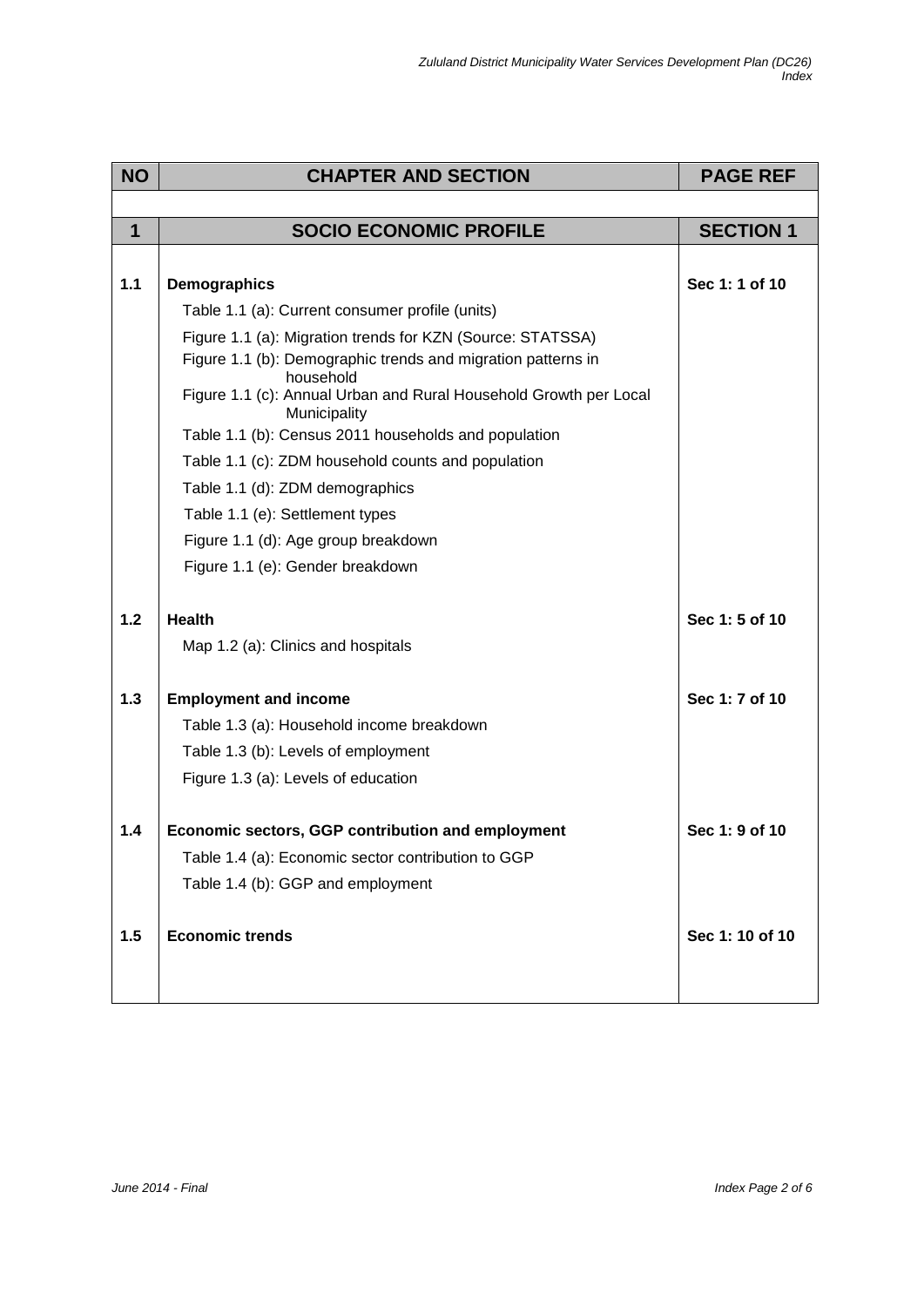| <b>NO</b>      | <b>CHAPTER AND SECTION</b>                                          | <b>PAGE REF</b>  |
|----------------|---------------------------------------------------------------------|------------------|
|                |                                                                     |                  |
| $\overline{2}$ | <b>SERVICE LEVEL PROFILE</b>                                        | <b>SECTION 2</b> |
|                |                                                                     |                  |
| 2.1            | <b>Residential consumer units</b>                                   | Sec 2: 2 of 7    |
|                | Table 2.1 (a): Residential consumers: access to water               |                  |
|                | Table 2.1 (b): Residential consumers: access to sanitation          |                  |
|                | Table 2.1 (c): Percentage backlogs (water & sanitation)             |                  |
| 2.2            | <b>Public institutions and 'dry' industries</b>                     | Sec 2: 3 of 7    |
|                | Table 2.2 (a): Public institutions and 'dry' industries: water      |                  |
|                | Table 2.2 (b): Public institutions and 'dry' industries: sanitation |                  |
|                | Map 2.2 (a): Location of institutional facilities                   |                  |
|                | Map 2.2 (b): Location of schools                                    |                  |
|                |                                                                     |                  |
| 2.3            | <b>Wet industries</b>                                               | Sec 2: 4 of 7    |
| 2.4            | Raw' water consumers                                                | Sec 2: 4 of 7    |
| 2.5            | Industrial consumer units: sanitation                               | Sec 2: 4 of 7    |
| 2.6            | Industries and their permitted effluent releases                    | Sec 2: 5 of 7    |
| $\mathbf{3}$   | <b>WATER RESOURCE PROFILE</b>                                       | <b>SECTION 3</b> |
|                |                                                                     |                  |
| 3.1            | <b>Water sources</b>                                                | Sec 3: 1 of 9    |
|                | Table 3.1 (a): Resource water balance                               |                  |
| 3.2            | <b>Water quality</b>                                                | Sec 3:5 of 9     |
|                | Table 3.2 (a): Water quality monitoring                             |                  |
|                | Table 3.2 (b): Example of monthly water quality reports             |                  |
|                |                                                                     |                  |
| 3.3            | Abstraction licenses and effluent permits                           | Sec 3: 7 of 9    |
|                | Table 3.3 (a): List of water permits                                |                  |
|                | Table 3.3 (b): List of sewage effluent permits                      |                  |
|                |                                                                     |                  |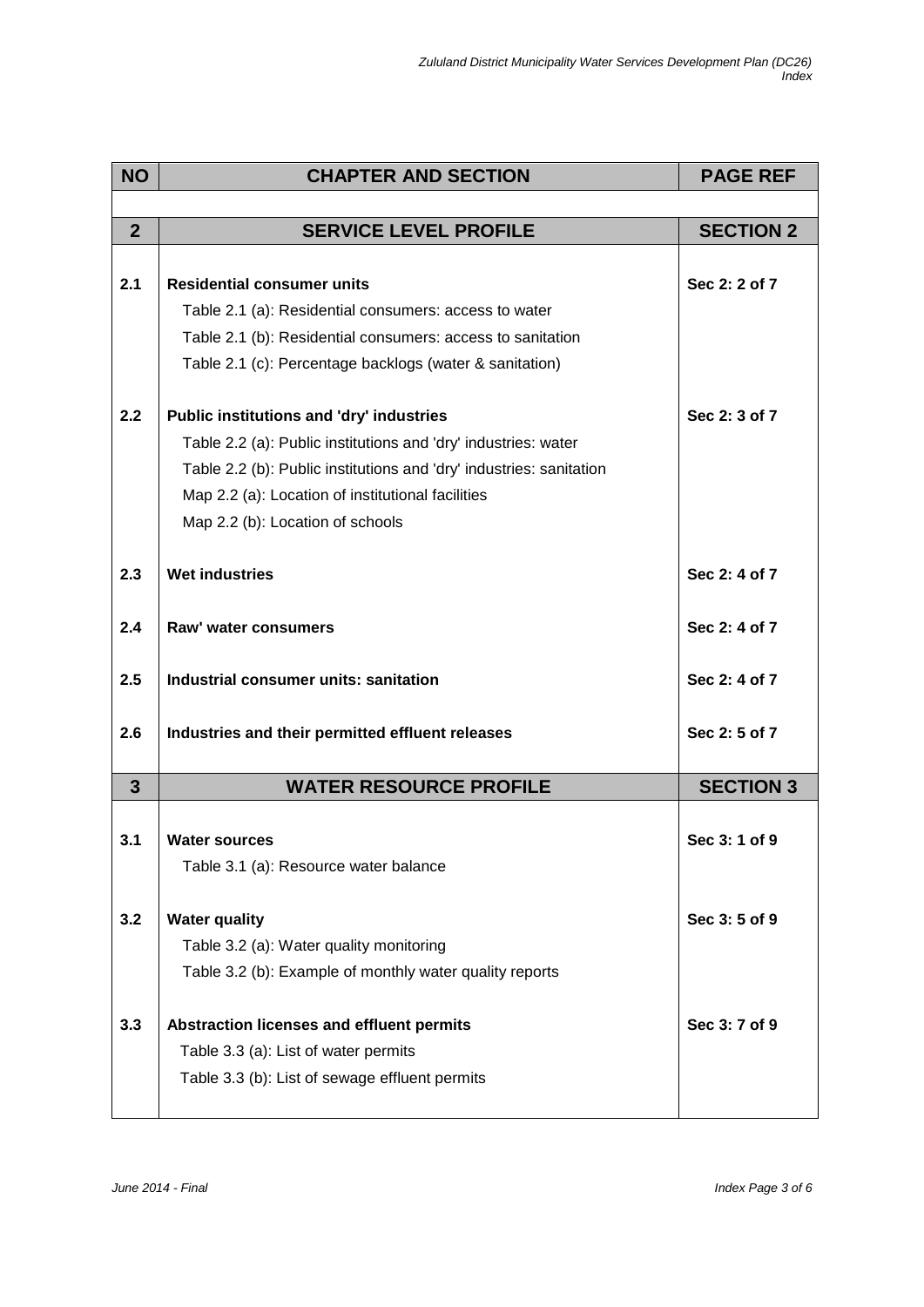| <b>NO</b>       | <b>CHAPTER AND SECTION</b>                                          | <b>PAGE REF</b>  |
|-----------------|---------------------------------------------------------------------|------------------|
|                 |                                                                     |                  |
| $\overline{4}$  | <b>WATER CONSERVATION/DEMAND MANAGEMENT</b>                         | <b>SECTION 4</b> |
| 4.1             | Water resource management interventions                             | Sec 4: 1 of 6    |
|                 | Figure 4.1: IWA Method of categorizing water use                    |                  |
|                 | Table 4.1 (a): List of schemes with total monthly production & UAW  |                  |
| 4.2             | Water demand management interventions                               | Sec 4: 6 of 6    |
|                 |                                                                     |                  |
| $5\phantom{.0}$ | <b>WATER SERVICES INFRASTRUCTURE PROFILE</b>                        | <b>SECTION 5</b> |
| 5.1             | <b>Existing water services infrastructure</b>                       | Sec 5: 1 of 21   |
|                 | Table 5.1 (a): Summary of schemes in the district                   |                  |
|                 | Table 5.1 (b): Summary of MANZI infrastructure components           |                  |
|                 | Figure 5.1 (a): Existing water infrastructure in the district       |                  |
|                 | Figure 5.1 (b): Existing bulk infrastructure: Ulundi-Mabedlane      |                  |
|                 | Figure 5.1 (c): Existing reticulation networks: Ulundi-Mabedlane    |                  |
|                 | Figure 5.1 (d): Ulundi-Mabedlane - scheme level                     |                  |
|                 | Figure 5.1 (e): Ulundi water treatment works - "installation" level |                  |
|                 | Figure 5.1 (f): Ulundi water treatment works - "node" level         |                  |
|                 | Figure 5.1 (g): Ulundi water treatment works - "component" level    |                  |
|                 | Figure 5.1 (h): Schematic layout of Frischgewaagd water scheme      |                  |
| 5.2             | Asset management assessment                                         | Sec 5: 10 of 21  |
| 5.3             | <b>Schemes to be transferred</b>                                    | Sec 5: 11 of 21  |
| 5.4             | <b>Schemes to be rehabilitated</b>                                  | Sec 5: 11 of 21  |
|                 | Table 5.4 (a): The list of Waste Water Treatment works              |                  |
|                 | Table 5.4 (b): The list of Water Treatment works                    |                  |
|                 | Table 5.4 (c): Assessment of Water Treatment works                  |                  |
|                 | Table 5.4 (d): Assessment of Waste Water Treatment works            |                  |
|                 | Figure 5.4 (a): Locality map of the water works                     |                  |
|                 | Figure 5.4 (b): Locality map of the sewage works                    |                  |
| 5.5             | New infrastructure to be built                                      | Sec 5: 18 of 21  |
|                 | Figure 5.5 (a): Ten back-to-back regional water schemes             |                  |
|                 | Figure 5.5 (b): Planned future bulk infrastructure                  |                  |
|                 | Table 5.5 (a): Cost of new infrastructure to be built               |                  |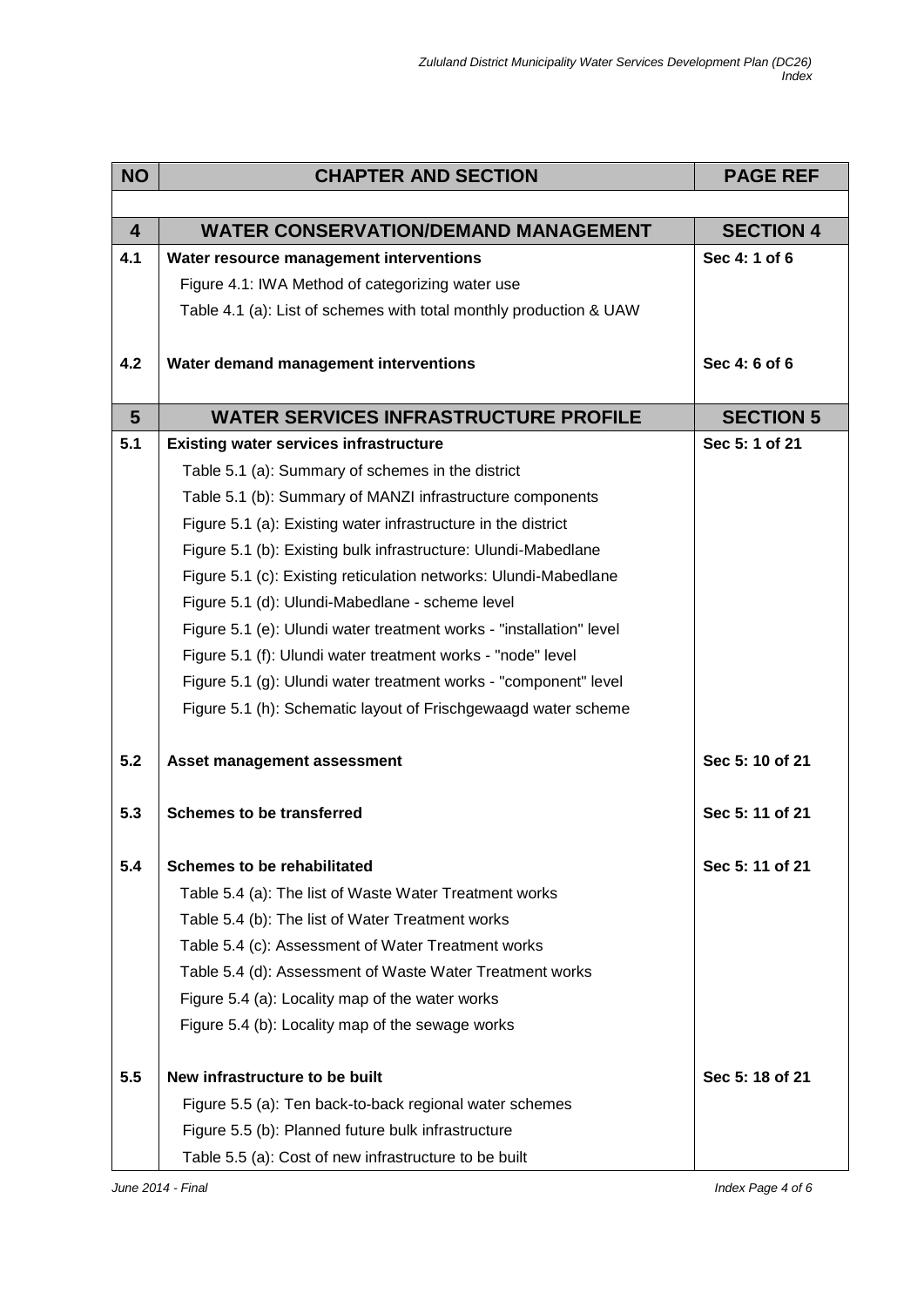| <b>NO</b>      | <b>CHAPTER AND SECTION</b>                                                                                                                                                                                                       | <b>PAGE REF</b>  |
|----------------|----------------------------------------------------------------------------------------------------------------------------------------------------------------------------------------------------------------------------------|------------------|
|                |                                                                                                                                                                                                                                  |                  |
| 6              | <b>WATER BALANCE</b>                                                                                                                                                                                                             | <b>SECTION 6</b> |
|                | Table 6.1 (a): First order water balance for district                                                                                                                                                                            | Sec 6: 1 of 1    |
| $\overline{7}$ | <b>WATER SERVICES INSTITUTIONAL ARRANGEMENTS</b>                                                                                                                                                                                 | <b>SECTION 7</b> |
| 7.1            | Water services authority assessment<br>Table 7.1 (a): WSA functions and outputs within the ZDM                                                                                                                                   | Sec 7: 1 of 5    |
| 7.2            | <b>By-laws affecting water services</b>                                                                                                                                                                                          | Sec 7: 2 of 5    |
| 7.3            | Water services providers' institutional arrangements                                                                                                                                                                             | Sec 7: 2 of 5    |
|                | Table 7.3 (a): Summary of costs                                                                                                                                                                                                  |                  |
| 8              | <b>CUSTOMER SERVICES PROFILE</b>                                                                                                                                                                                                 | <b>SECTION 8</b> |
| 8.1            | <b>Quality of service</b><br>Table 8.1 (a): Water quality report produced through MANZI<br>Table 8.1 (b): Monthly water quality report                                                                                           | Sec 8: 1 of 6    |
| 8.2            | <b>Consumer complaints</b><br>Table 8.2 (a): Siza Complaints Management System                                                                                                                                                   | Sec 8: 2 of 6    |
| 8.3            | Health and hygiene awareness education                                                                                                                                                                                           | Sec 8: 2 of 6    |
| 9              | <b>FINANCIAL PROFILE</b>                                                                                                                                                                                                         | <b>SECTION 9</b> |
| 9.1            | <b>Capital funds</b><br>Table 9.1 (a): Capital requirements: water<br>Table 9.1 (b): Capital requirements: sanitation<br>Table 9.1 (c): Sources of capital income: water<br>Table 9.1 (d): Sources of capital income: sanitation | Sec 9: 1 of 7    |
| 9.2            | Operating costs and income (water and sanitation)<br>Table 9.2 (a): Operational costs and income                                                                                                                                 | Sec 9: 4 of 7    |
| 9.3            | <b>Tariffs and charges</b><br>Table 9.3 (a): ZDM water services tariffs                                                                                                                                                          | Sec 9: 4 of 7    |